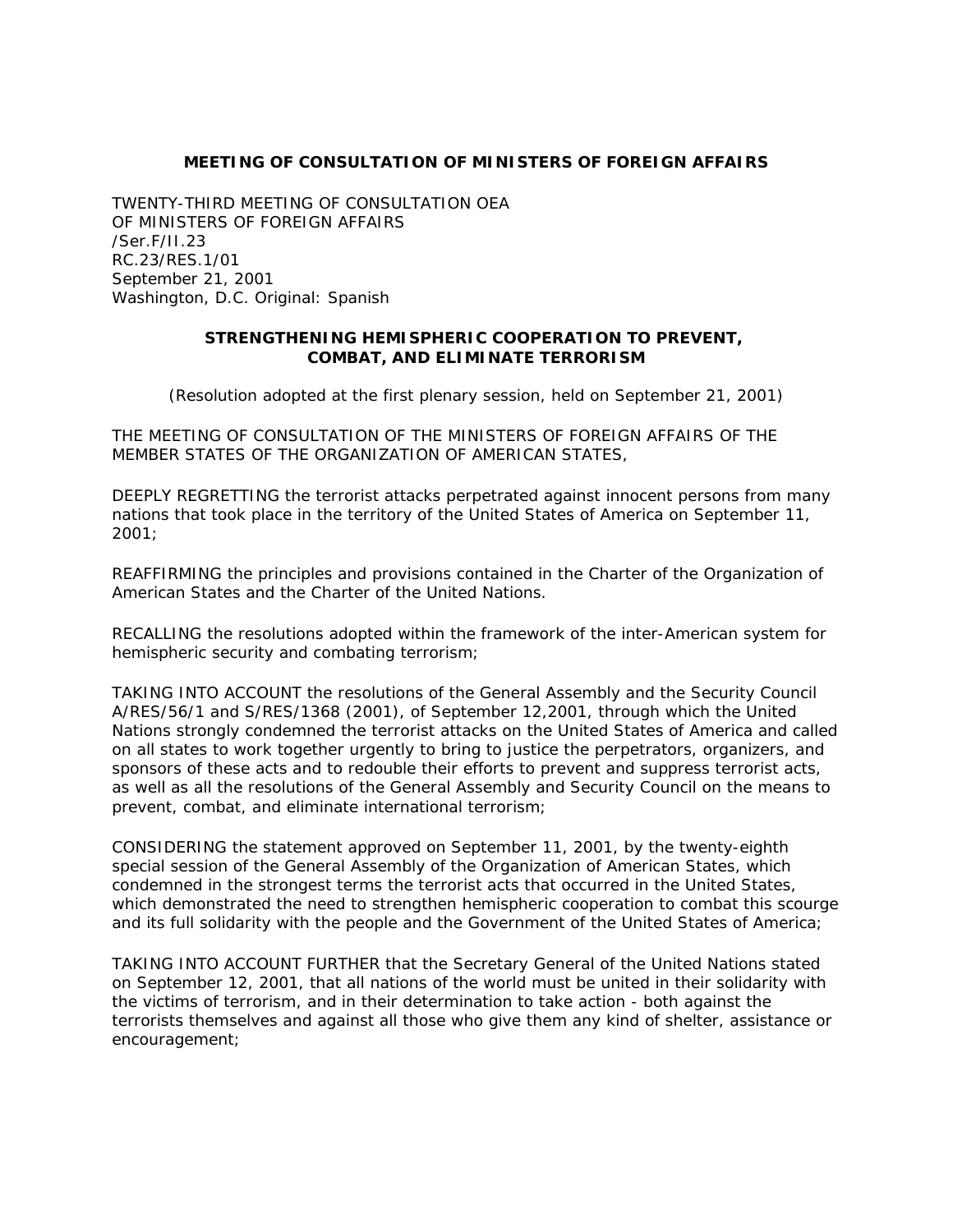BEARING IN MIND the Convention to Prevent and Punish the Acts of Terrorism Taking the Form of Crimes against Persons and Related Extortion That Are of International Significance;

RECALLING the Declaration of Principles of the Summits of the Americas of Miami, Santiago, and Quebec City;

TAKING INTO ACCOUNT the Declaration of Lima to Prevent, Combat, and Eliminate Terrorism, as well as the Plan of Action on Hemispheric Cooperation to Prevent, Combat, and Eliminate Terrorism, adopted within the framework of the First Inter-American Specialized Conference on Terrorism, in Lima, Peru, in April 1996; as well as the Commitment of Mar del Plata, adopted by the Second Inter-American Specialized Conference on Terrorism, which proposed to establish the Inter-American Committee against Terrorism, CICTE., and provided "Guidelines for Inter-American Cooperation regarding Terrorist Acts and Activities" and "Measures to Eliminate Terrorist Fundraising";

BEARING IN MIND that the General Assembly, through its resolution AG/RES. 1650 (XXIX-O/99), "Hemispheric Cooperation to Prevent, Combat and Eliminate Terrorism", created CICTE.

REAFFIRMING the absolute rejection by the people and governments of the Americas of terrorist acts and activities, which endanger democracy and the security of the states of the Hemisphere;

RECOGNIZING the inherent right of individual and collective self-defense in accordance with the Charters of the Organization of American States and the United Nations;

CONVINCED that the response of the member states to the present situation requires the application or adoption, in accordance with their national law, of urgent measures at the national and international levels, to combat threats to peace, democracy and hemispheric security resulting from terrorist acts, and to bring to justice the perpetrators, organizers and sponsors of these acts, as well as those who aid, abet, or harbor them;

CONSIDERING ALSO that the Inter-American Democratic Charter, adopted at the twentyeighth special session of the General Assembly on September 11, 2001, recognizes the commitment of the governments of the member states to promote and defend democracy, and that no democratic state can be indifferent to the clear threat that terrorism poses to democratic institutions and freedoms;

RECOGNIZING further that terrorist acts, and the climate of insecurity they generate, have highly damaging effects on international trade, the tourism industry, and investment capital flows, and therefore also represent a threat to the economic and financial stability, progress, and freedom from social unrest in the countries of our Hemisphere;

CONSCIOUS that the new threats to hemispheric security should be considered by the OAS, in a manner consistent with the decisions adopted by the United Nations, especially Resolution 1368 of the Security Council and Resolution A/RES/56/1 of the General Assembly of the United Nations; and

TAKING INTO ACCOUNT the responsibility of all states to cooperate in identifying, prosecuting, and punishing all those responsible for terrorist acts, which constitute crimes of